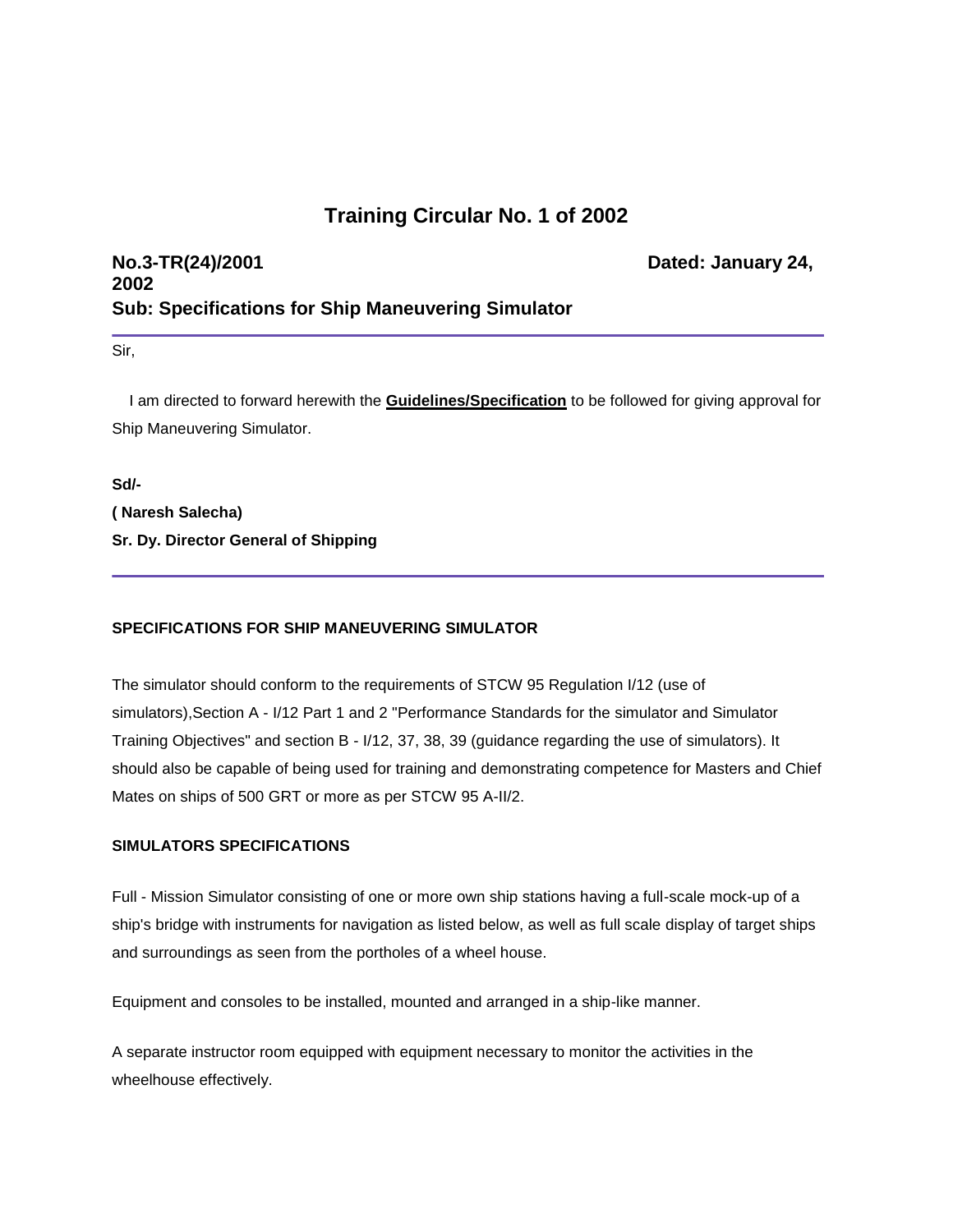Each piece of equipment installed in the simulator shall have a similar functionality to corresponding equipment used on board ships.

If any piece of equipment does not correspond to a specific make, the applicable IMO performance standard (functionality requirements only) for such equipment shall be followed. If such a performance standard does not exist, then the functionality of the equipment shall, as a minimum, be the same as for any recognized genuine equipment of that type, in use on board ships.

Each piece of equipment shall resemble the behavioral characteristics e.g. accuracy reaction time and other limitations, related to corresponding equipment in use on board ships.

User manuals for the simulator equipment and operational controls shall be available to the learners for use during exercises.

## **SHIP TYPES AND AREAS**

1. The simulator shall include mathematical models of at least five types of own ship. The models shall resemble accurately the behavioral characteristics of an actual ship of that size, power and type, and realistically behave as per the hydrodynamic effects of wind, current and swell.

2. The simulator shall be able to present at least 10 different types of target ships, each equipped with a mathematical model, which accounts for motion, drift and steering angles according to forces induced by current, wind and wave.

3. The simulator should be able to provide at least eight international geographical visual areas for exercises which include open sea and also high density traffic areas.

#### **DETAILED SPECIFICATIONS**

#### A. Visualization

1. At least 3 channels visualization of high resolution XGA graphics, about 120 degree horizontal field of view. In addition, the remaining 240 view should be able to be viewed by panning.

2. The visual screen size for each channel shall not be less than 6' x 4'. The visual system shall present all navigational marks as displayed on ECDIS and paper charts for that area.

3. The visual system shall show objects with sufficient realism (detailed enough to be recognized as in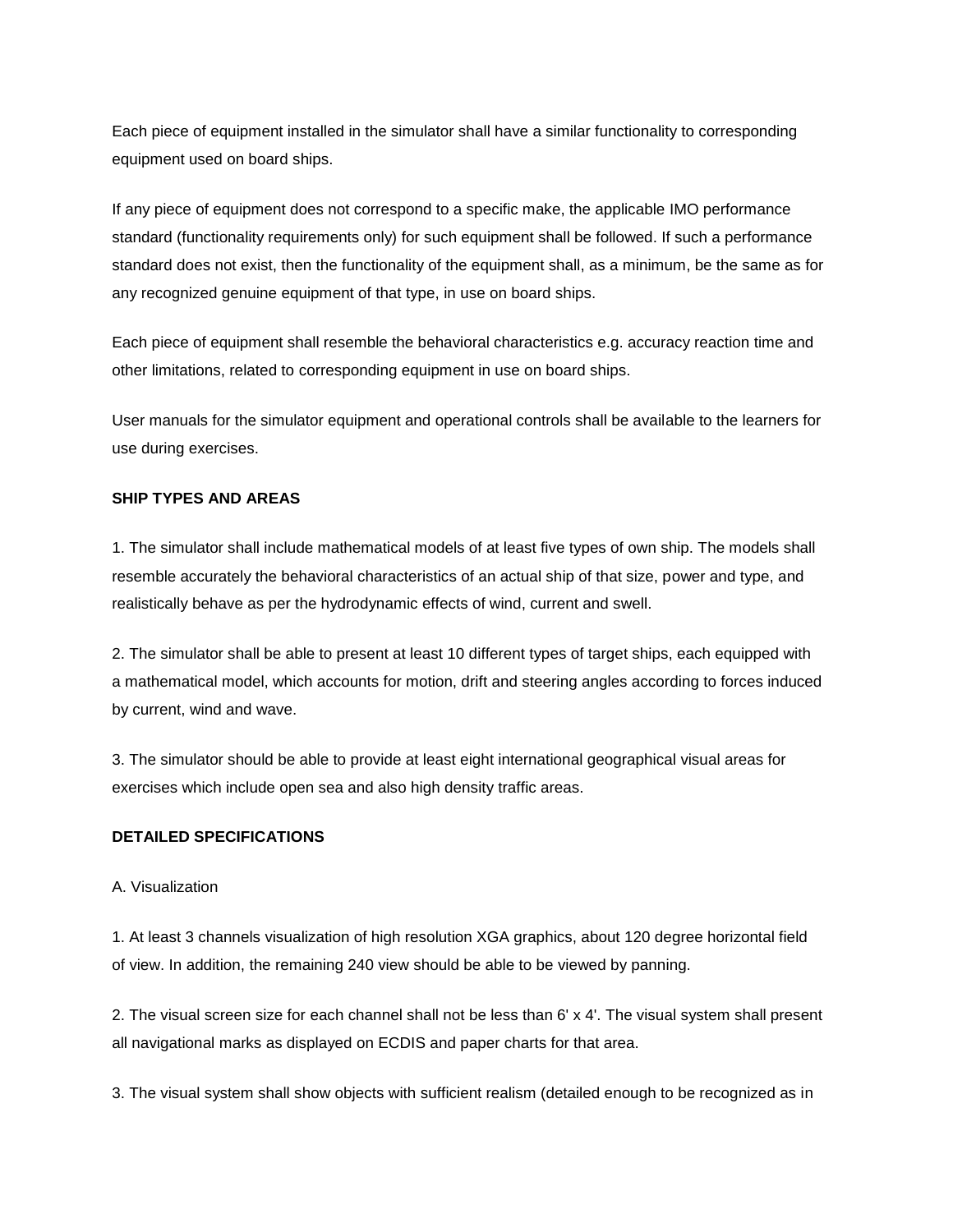real life).

4. The visual system shall replicate movements of all Own Ships according to 6 degrees of freedom.

5. The simulator shall provide a realistic visual scenario by day, dusk or by night, including variable meteorological visibility, changing in time. It shall be possible to create a range of visual conditions, from dense fog to clear.

6. It shall be possible to take accurate bearings of objects seen on the screen.

7. It shall be possible to use magnified view for observations.

8. The visual system shall present at least 25 degrees of vertical field view. In addition by any method, it shall be possible to observe the ship's side and the dock during mooring operations.

9. There should be a proper correspondence between the visual picture, radar and ECDIS.

B. Simulator Capabilities

1. The model shall realistically simulate own ship hydrodynamics in open water conditions, including the effects of wind forces, wave foreces, tidal stream and currents.

2. The model shall realistically simulate own ship hydrodynamics in restricted waterways, including shallow water and bank effects and interaction with other ships.

3. The simulator shall provide an own ship engine sound, reflecting the power output.

4. The target ships shall be equipped with navigational - lights, shapes and sound signals, according to "rules of the road". The signals shall be individually controlled by the instructor, and the sound signals shall be directional and fade with range.

5. The simulator shall be able to present at least 20 target ships (see STCW-95 Section A-I/12.4.3) at the same time, where the instructor shall be able to program voyage routes for each target ship individually.

6. The simulator shall be capable of providing environmental sound (e.g. wind) according to conditions simulated.

7. The simulation shall include the depth according to charts used, reflecting water level according to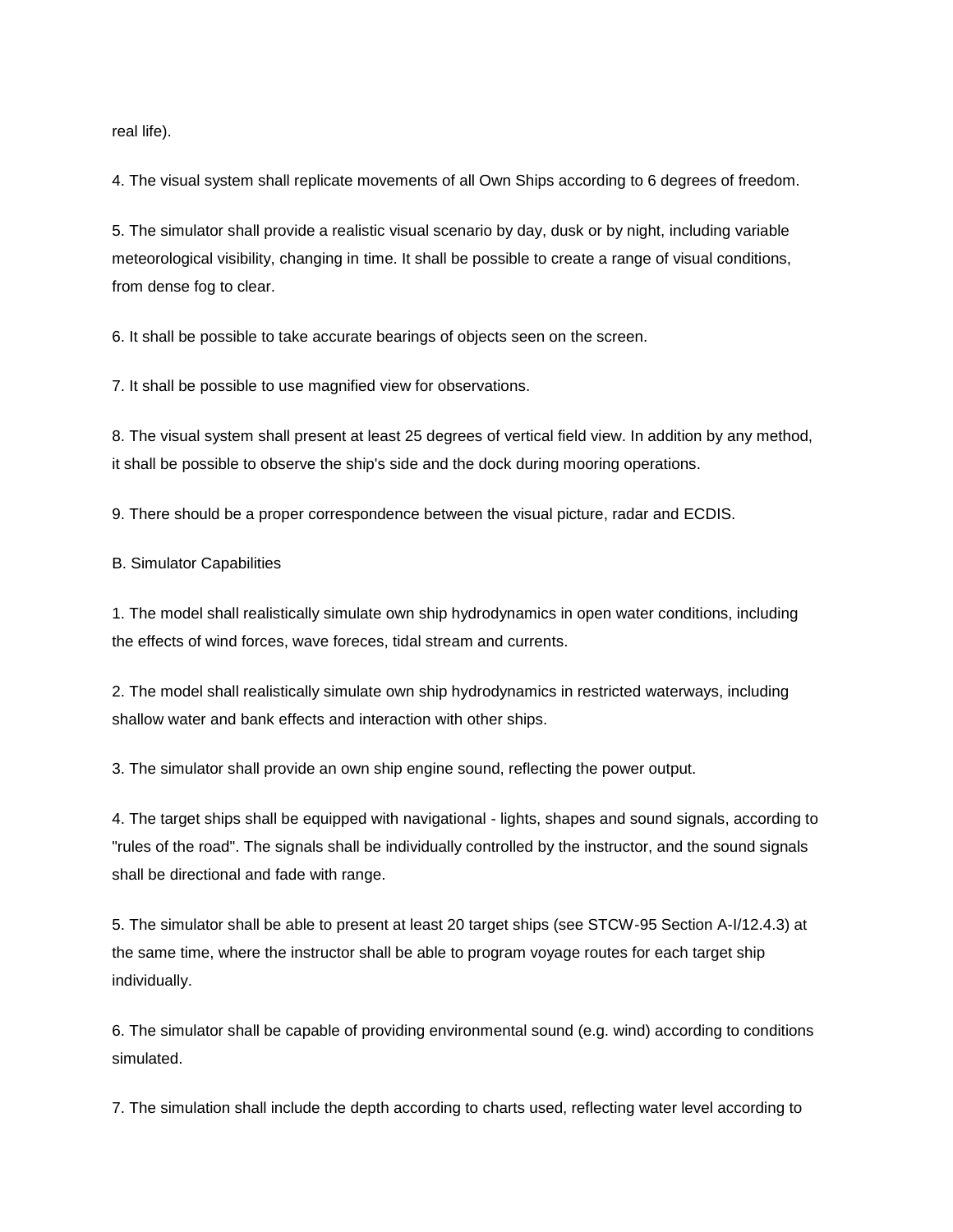tidal water situation.

8. The simulator shall provide waves, variable in direction and strength.

9. It shall be possible to simulate usage of at least 4 tugs for the purpose of mooring the vessel with the capability to control the power and orientation of the tugs (push and pull).

10. It shall be possible to berth and unberth a vessel using mooring lines with the capability to control runout, heave, slack, stop, let go the various mooring lines bearing in mind their breaking stress.

C Own Ship Control Station

The following shall be provided as HARDWARE PANELS and shall be installed, mounted and arranged in a manner that would physically resemble a ship's navigating bridge. These hardware panels should have operational resemblance to actual shipboard equipment.

1. Propulsion Controls for controlling own ship's engine ahead and astern.

2. Bow-Thruster Control

## 3. Steering Console Stand

There shall be provision for the following, at or near the console :

- (a) Steering wheel
- (b) Steering motors (at least two)
- (c) Hand, auto-pilot and non-follow up steering.
- (d) Compass Repeater able to depict gyro and/or magnetic heading.
- (e) Gyro failure alarm
- (f) Auto-pilot

The Auto-Pilot should have the following capabilities :-

i) Weather adjustment (yawing and course control)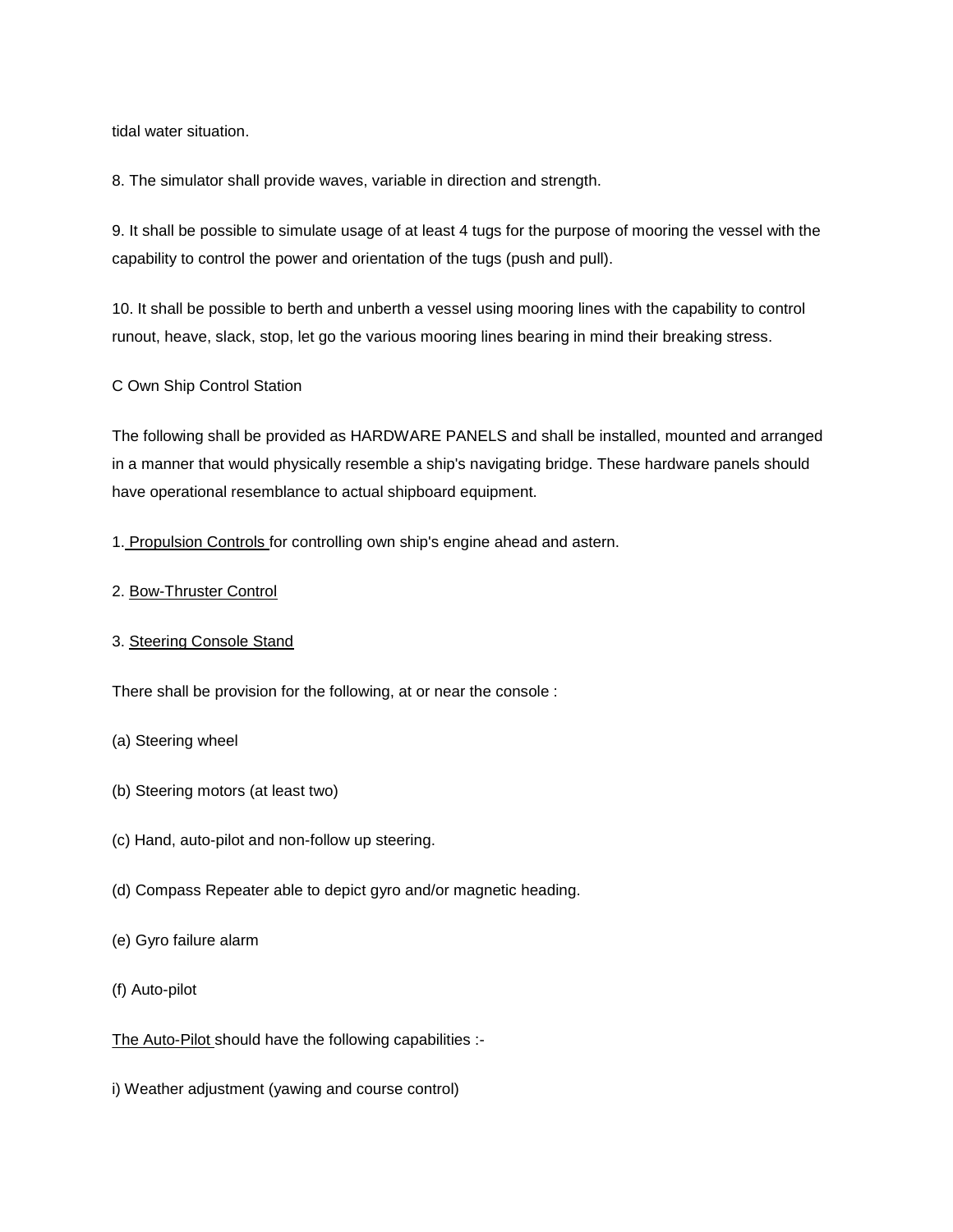ii) Rudder limit setting

- iii) Counter Rudder
- iv) Off-course alarm
- v) Setting of constant rate of turn.
- 4. Engine Alarm Panel giving audible and visual alarm in case of :-
- (a) Start fail
- (b) Shut down
- (c) Slow down
- (d) Overspeed
- (e) Overload
- 5. Radar set with Automatic Radar Plotting Aids (ARPA). 21" colour screen.

It shall be possible to simulate both 3 cms and 10 cms radar. The radar shall be capable of being operated in the stabilized relative motion mode and sea and ground stabilized true motion modes (see STCW-95 Section A-I/12.4.1 and 3).

The radar simulation equipment shall be capable of generation of interference, noise, Radar/ARPA failure, yawing, clutter, spurious echoes, blind sector, parallel index lines.

The ARPA simulation equipment shall incorporate the facilities for :

Manual and automatic target acquisition.

Past track information

Use of exclusion areas

Vector/graphic time-scale and data display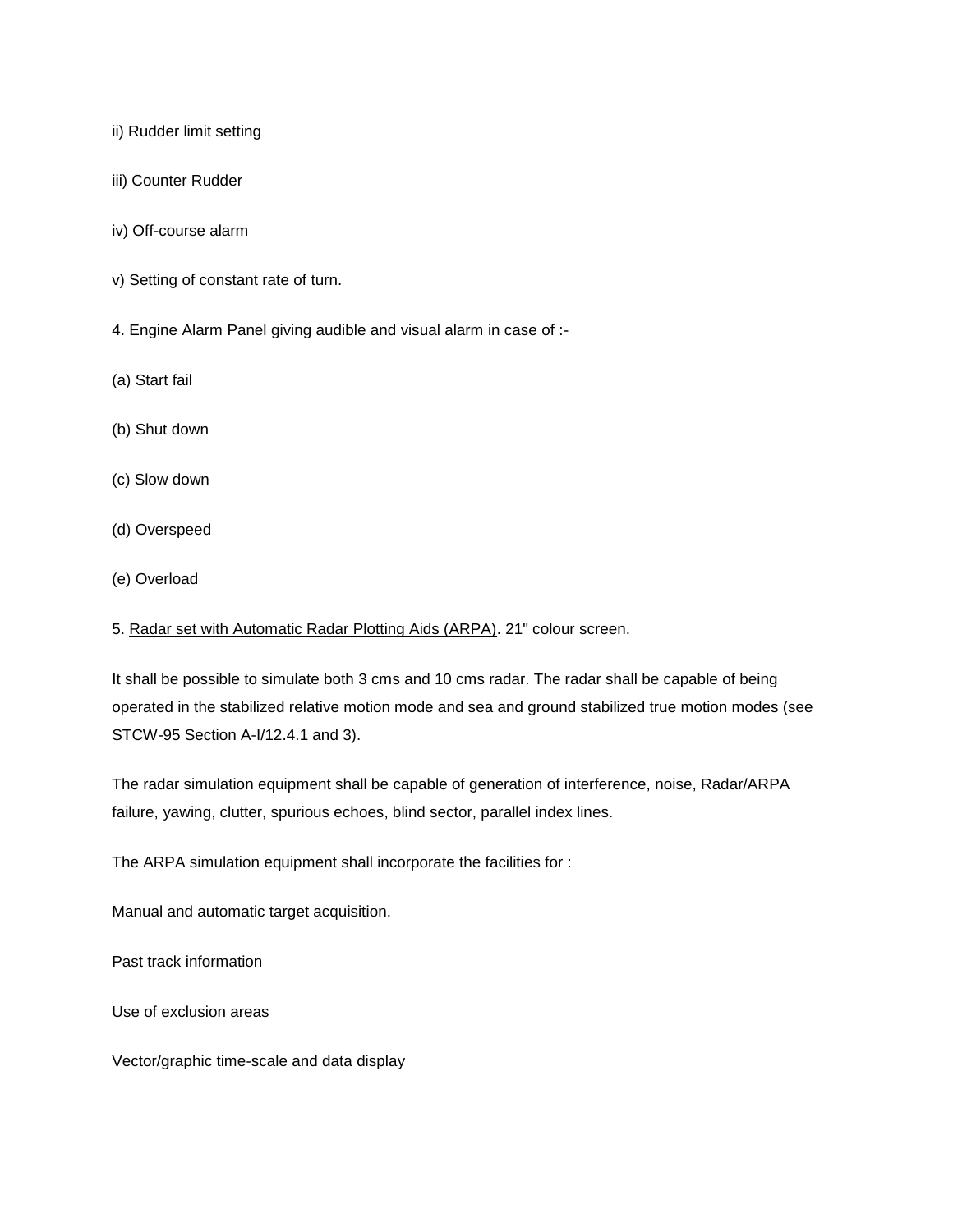Trial manoeuvres

#### 6. ECDIS - 21" colour screen

Vector charts should be available for the exercise areas. It should be possible to edit existing areas and be able to generate chart database of any area and scale if desired at a later stage. Normal features for ECDIS system should be available including cart scaling and zooming, review, selectable layer, route planning and monitoring.

#### 7. VHF Communication System

Communication between ships and port VTS shall be simulated on VHF sets which will have at least the following channels = 16, 6, 8, 9, 10, 12, 13, 14, 75, 77, 69, 67.

The following realism should be depicted :

Volume control **Squelch** Dual watch. Pressel switch when speaking Simplex communication system.

#### 8. Intercom/Telephone

There should be a provision to communicate between Bridge and the other strategic locations like engine room, steering flat, Master, C/O, 2/O, 3/O, C/E, forward, aft, etc.

# 9. General Emergency Alarm.

There shall be a facility provided for activating the General Emergency Alarm from the wheelhouse.

#### 10. Chartable with paper charts and publications appropriate for the areas in use.

#### 11. Indicators Each own ship station shall have atleast the following indicators :

- (a) Wind direction and speed indicator
- (b) Rudder Angle Indicator
- (c) Rate of Turn Indicator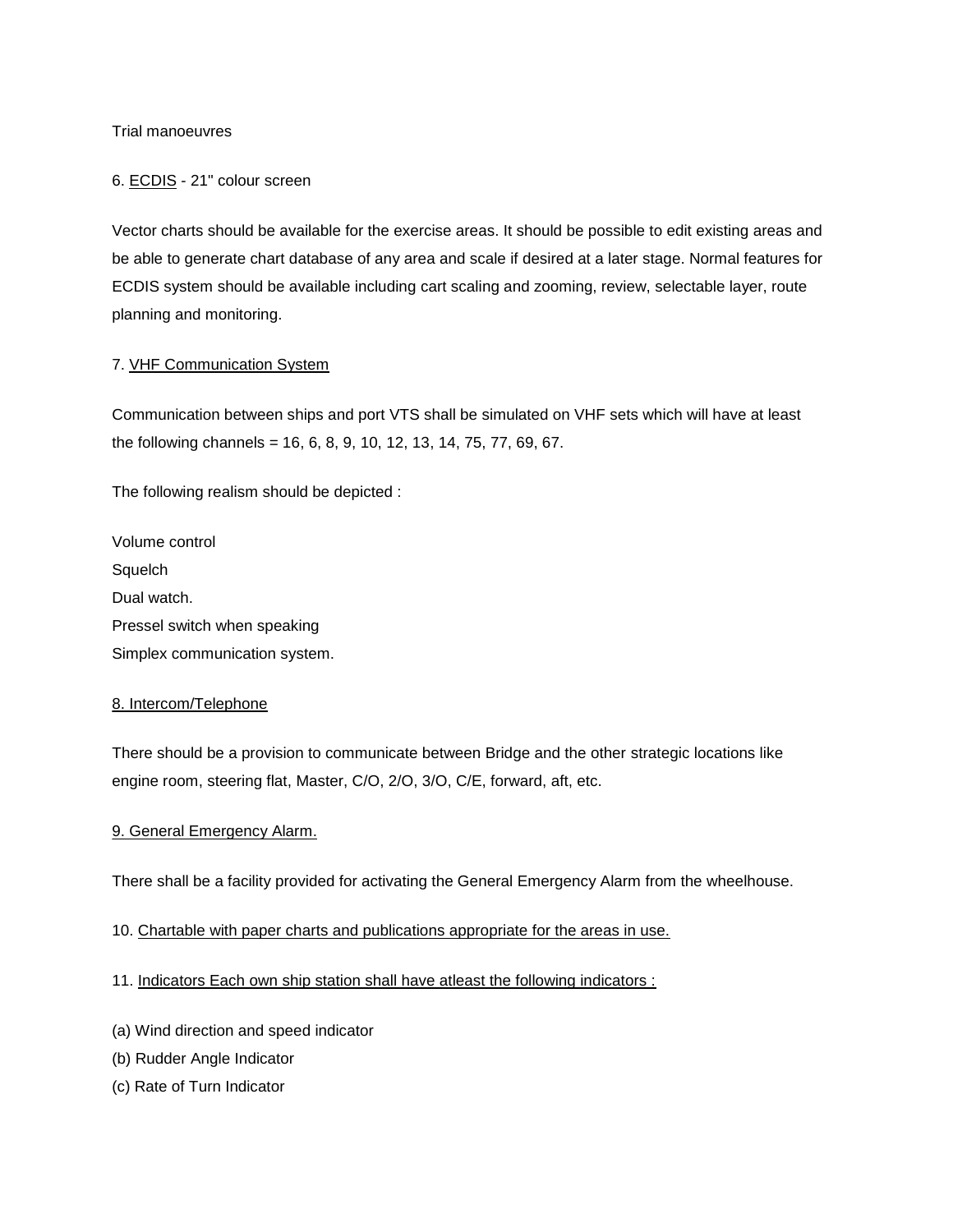### (d) RPM /PITCH INDICATOR

(e) Clock (Exercise time indicator)

(f) Depth indicator

(g) Doppler Speed Log It should be capable of indicating fore / aft and athwartship speed. Depending upon the depth, speed shall be indicated on ground or water track.

## 12. Ships Horn

To be provided on the wheelhouse console as a push button.

The following equipment shall be SIMULATED :- If not using hardware panels, then, a colour monitor of not less than 17" size interfaced with the position and movement of own ship shall be used.

# 1. Electronic Navigation Aids.

(a) Global Position System (GPS) - Simulation of all facilities of a standard GPS receiver shall be available. This should include : display latitude, longitude, course and speed over ground by the own ship, UTC, normal navigational calculation functions such as Great Circle, Rhumb line sailing, 100 way points, Alarms for X-track error, anchor drag, approaching way point etc.

2. Echo Sounder - Simulation of complete echo sounder shall be provided. Facility to change gain adjustment, change over from DBS to DBK and vice versa etc. shall be provided. Alarm for shallow depth and depth alarm should be provided.

3. Anchor Control capable of simulating anchoring with 2 anchors (port and stbd). Bower anchor)

(a) Means to let go and heave up own ship's anchor

(b) Indicators for amount of cable paid out, direction of cable and strain on cable.

4. Sound Signal Generator Ship's whistle and fog signals : Facilities shall be available to generate fog signals manually or automatically operated by own ships independently, as well as for each target separately by the Instructor's console. The fog signals should be interactive and the intensity and direction at own ship stations shall correspond to relative range and position of the station generating the sound signal. The fog signal generator shall be capable of generating the sound signals for the following :-

a) Vessel making way through water.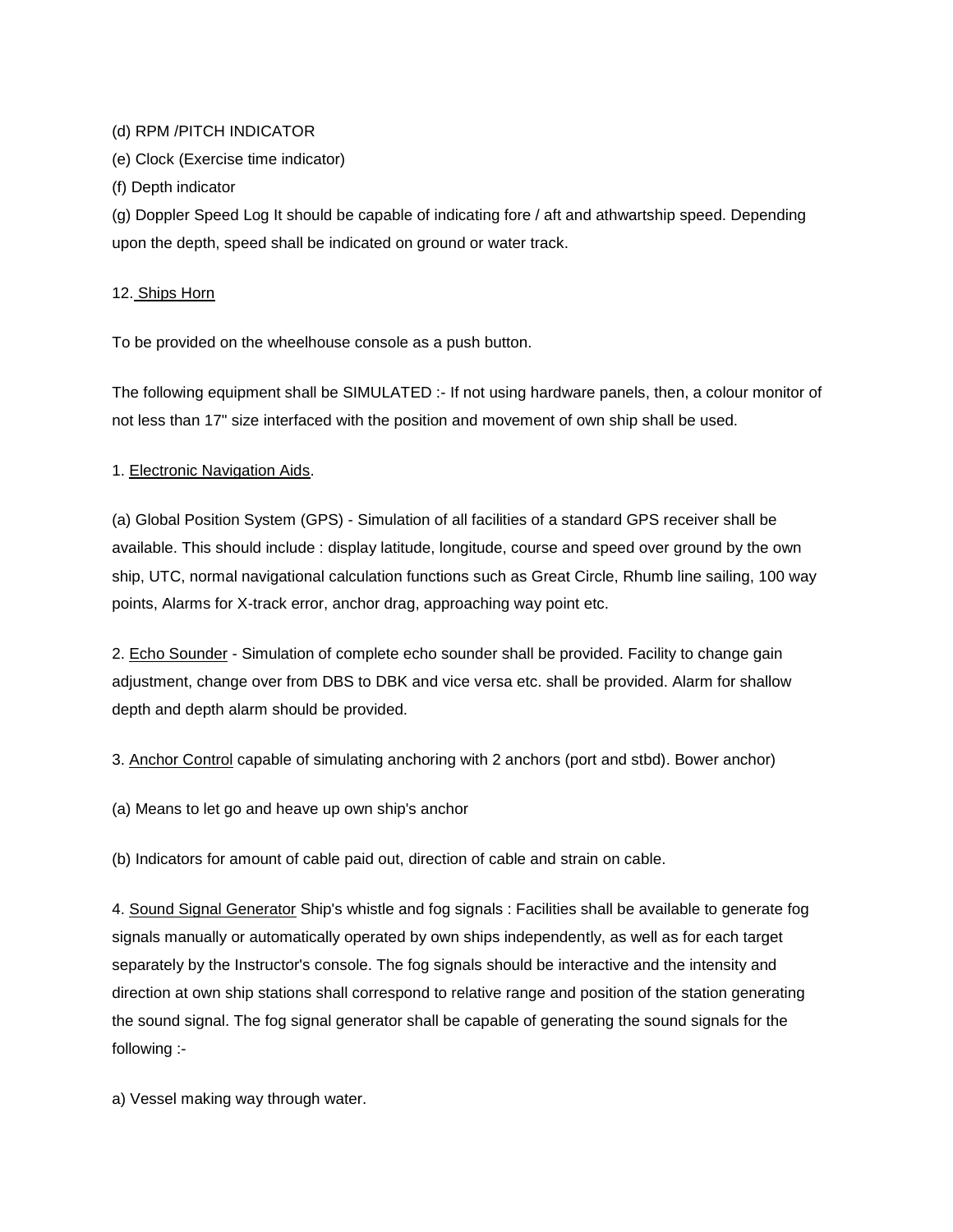- b) Vessel making no way through water.
- c) Vessel restricted in her ability to manoeuvre
- d) Vessel at anchor
- e) Vessel aground
- f) Vessel not under command.

#### 5. Navigation Lights and Shapes Display

Full set of navigation, Christmas tree lights and shapes shall be available, which the ownship can select for display depending upon the prevailing circumstances.

D. Instructor

The instructor and the assessor shall be able to :

a. Start, halt, reset in time and place, and restart an exercise

b. Visually follow the proceedings of an exercise by any method.

c. Change the operating environment during the running of an exercise, viz. shall be able to alter the wind (direction and force), swell (direction and height), current (direction and rate), cloud cover, state of visibility.

d. Communicate with the learners (i.e. simulate the outside world) by VHF on relevant communication channels by Intercom / Telephone (for within the ship conversations)

e. A display (min 19" monitor) providing a global view of the criteria simulation scenario. The display plots ship's tracks, targets movements and also provides a tool for altering the parameters of the various ships.

f. Activate simulation of failures in real time in the following equipment :-

- i) Navigation lights
- ii) Gyro compass including insertion of error
- iii) Doppler log failure or insertion of error
- iv) Echo sounder
- v) Radar
- vi) ARPA
- vii) GPS (including degrading of signal quality)
- viii) Autopilot
- ix) Steering motor
- x) Bow thruster